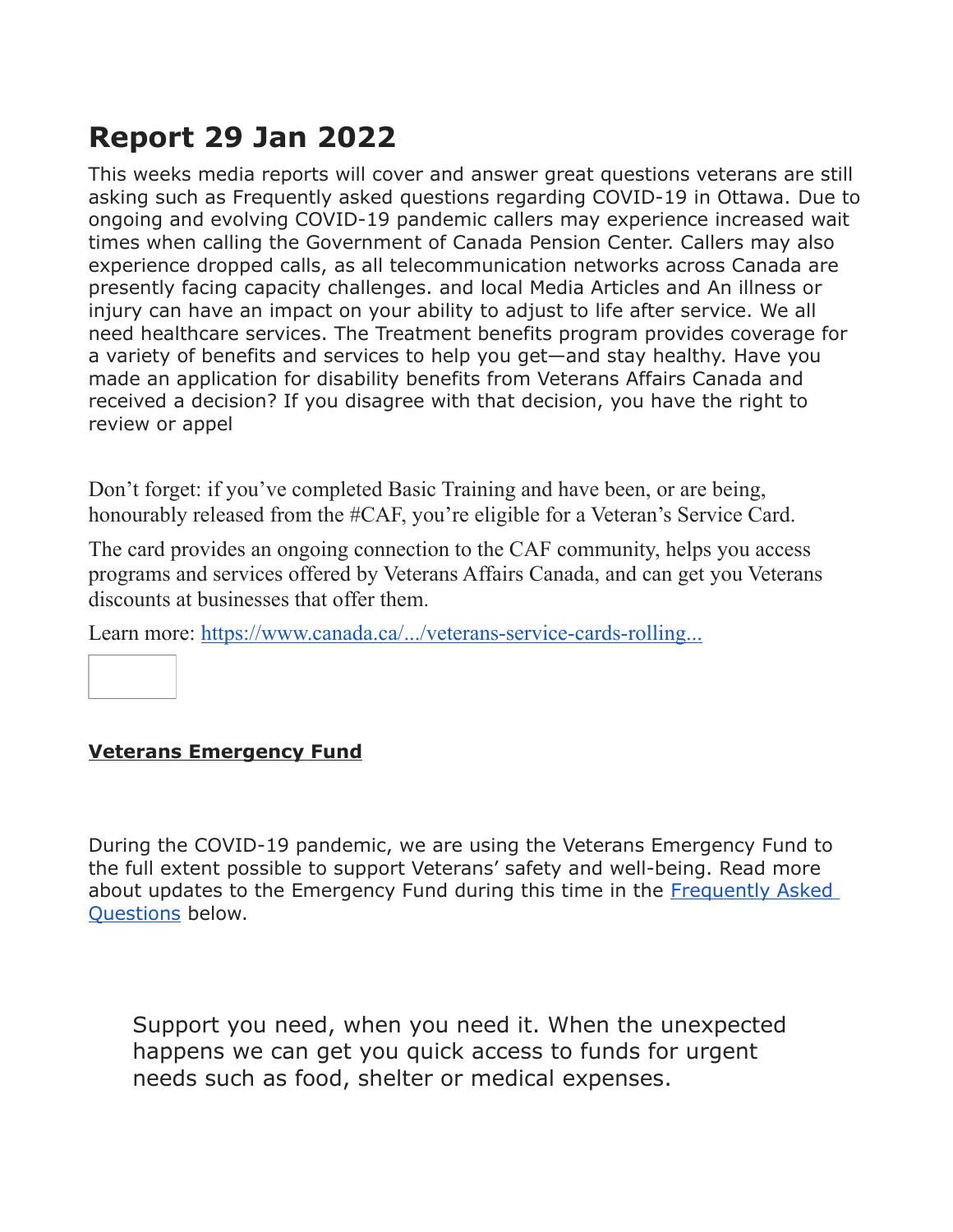About this program

The Veterans Emergency Fund (VEF) provides financial support to Veterans, their families or their survivors whose well-being is at risk due to an urgent and unexpected situation.

What is an emergency?

Every situation will be different and unique, which is why applications will be assessed on a case-by-case basis.

The emergency fund covers essentials, such as:

- Food
- Clothing
- Rent, mortgage
- Medical care/expenses
- Expenses required to maintain safety and shelter.

As this is only temporary financial relief, we will also work with you to identify your long-term needs. Together, we will look for solutions to improve your financial stability.

Do you qualify?

You should apply for this program if you have an urgent financial need, and are:

- a former member of the Canadian Armed Forces (CAF);
- the spouse/common-law partner of the former member;
- a survivor of a deceased CAF member or Veteran; or
- an orphan of a deceased CAF member or Veteran (or the legal guardian if the orphan is under the age of 18).

You must be a Canadian resident to receive this grant.

How to apply

Before you apply

We will need as much information as possible about the financial emergency. You can provide such things as: invoices, quotes, notices, or statements to explain the situation.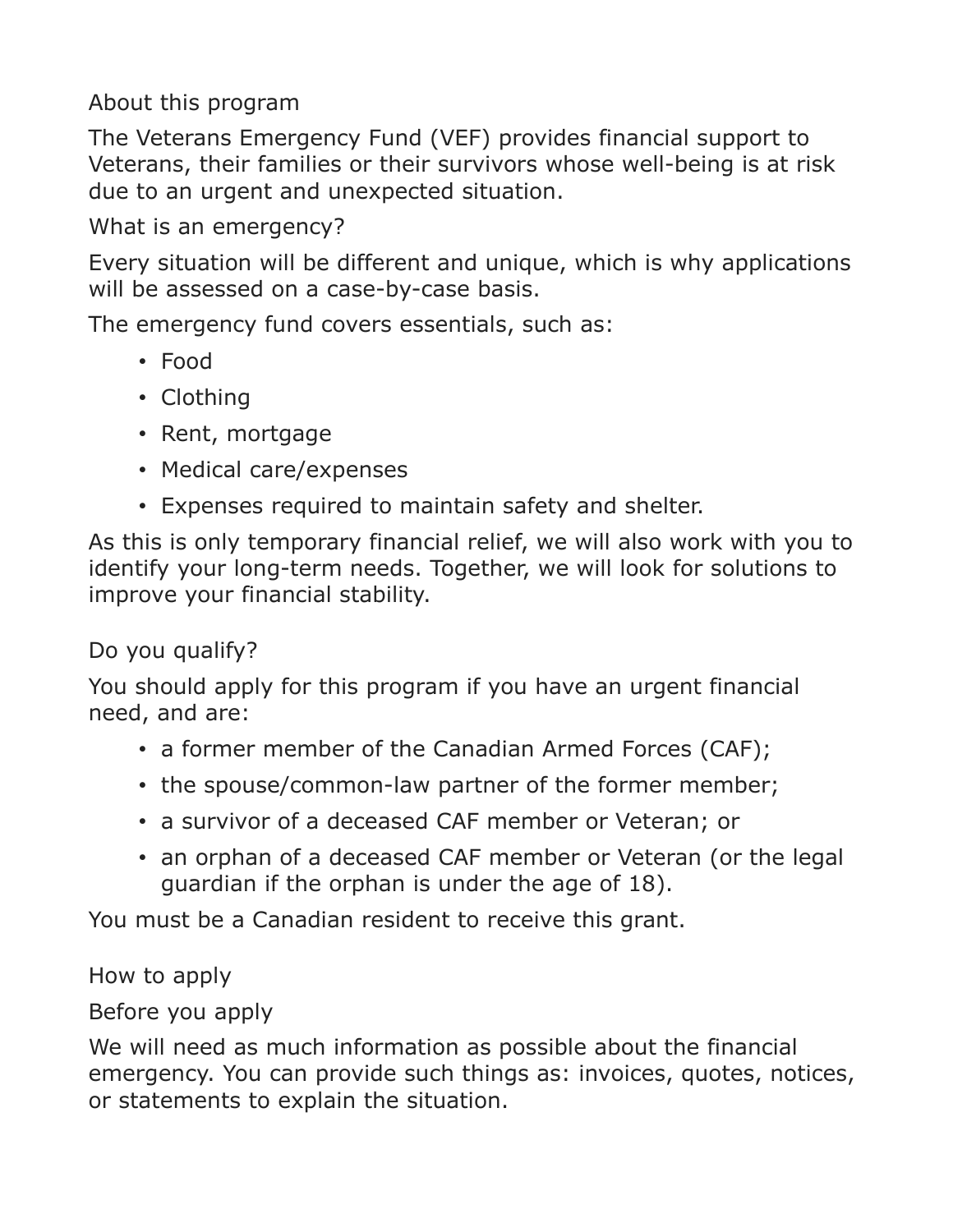If this is your first time applying to a Veterans Affairs Canada program we will need [proof of identity,](https://www.aadnc-aandc.gc.ca/eng/1516981589880/1516981605387) for example a drivers licence.

You can expect a decision within one or two business days of submitting your application. If we approve your application, you will receive payment within that time as well.

### Apply online

If you are registered for My VAC Account, you can submit your application for this benefit online. If you aren't registered, you can [register now.](https://www.veterans.gc.ca/eng/e_services/register)

Although you can apply through My VAC Account, we will contact you personally before a decision is made. The application process will not be conducted exclusively online.

[My VAC Account](https://www.veterans.gc.ca/eng/e_services)

Mail or in person

Download the application form. Then, drop it off at a VAC office or [CAF Transition Centre.](https://www.veterans.gc.ca/eng/contact#office) You can also mail your completed application directly to the address listed on the form.

[Go to form](https://www.veterans.gc.ca/eng/forms/document/587)

Get help with your application

The staff at any [VAC office](https://www.veterans.gc.ca/eng/contact#office) or [Transition Centre](https://www.veterans.gc.ca/eng/resources/transition-centre) can assist you, or call us at 1-866-522-2122.

Additional information

Find out more

[Watch this video](https://www.veterans.gc.ca/eng/about-vac/news-media/services-benefits-videos#vef) for a quick overview of the Veterans Emergency Fund.

Find information about [trust and emergency funds](https://www.veterans.gc.ca/eng/financial-support/emergency-funds/veterans-emergency-fund) to support Veterans in need.

#### Related programs

[Assistance Fund:](https://www.veterans.gc.ca/eng/financial-support/emergency-funds/assistance-fund) if you receive the War Veterans Allowance, you may qualify for this cash grant to help in an emergency.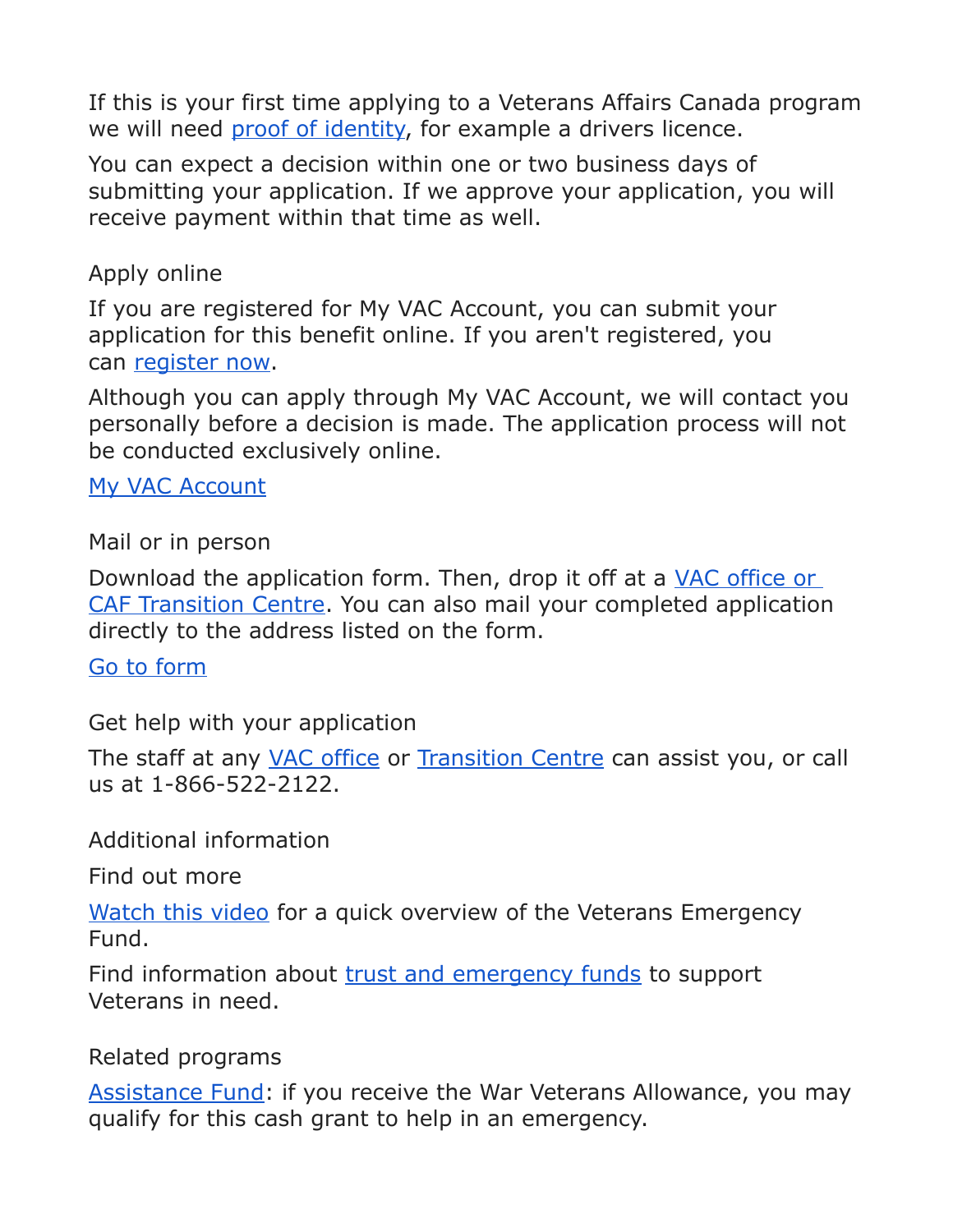[Canadian Forces Income Support:](https://www.veterans.gc.ca/eng/financial-support/income-support/canadian-forces-income-support) a tax-free monthly benefit to help low-income Veterans, survivors, and dependent children.

Frequently asked questions

Has the VEF changed as a result of COVID-19?

The intent of the fund hasn't changed, however, VAC has responded to the needs of Veterans. In exceptional circumstances, VAC can approve amounts in excess of \$2,500.00 per applicant/family during the COVID-19 pandemic. Overall, the fund provides emergency financial support to Veterans, their families and survivors whose wellbeing is at risk due to an urgent and unexpected situation.

I am a Veteran who is facing financial hardship as a result of COVID-19. Is the VEF available to me?

You may be eligible if you are a Canadian resident and a:

- Veteran of the Canadian Armed Forces (CAF);
- Current spouse/common-law partner of a Veteran;
- Survivor of a deceased Veteran or deceased CAF member; or an
- Orphan of a deceased Veteran or deceased CAF member (or the legal guardian if the orphan is under the age of 18).

We also require that you provide as much information as possible about the emergency need (i.e. quotes, notices, statements, letters, etc.) and that you provide documentation demonstrating the resources that you currently have available. We encourage applicants to apply for other sources of income (e.g. [Canada Emergency](https://www.canada.ca/en/services/benefits/ei/cerb-application.html)  [Response Benefit,](https://www.canada.ca/en/services/benefits/ei/cerb-application.html) Employment Insurance) and access opportunities (e.g. mortgage payment deferrals, car payment deferrals) that may be available to them before applying for the VEF. We understand that these benefits or additional options may take some time to take effect. However knowing that you have tried to access other COVIDrelated supports will help us determine your overall need and VEF eligible expenses.

If the COVID-19 restrictions last for months, can I access the fund multiple times?

Yes, if you qualify, you may access the fund multiple times, up to the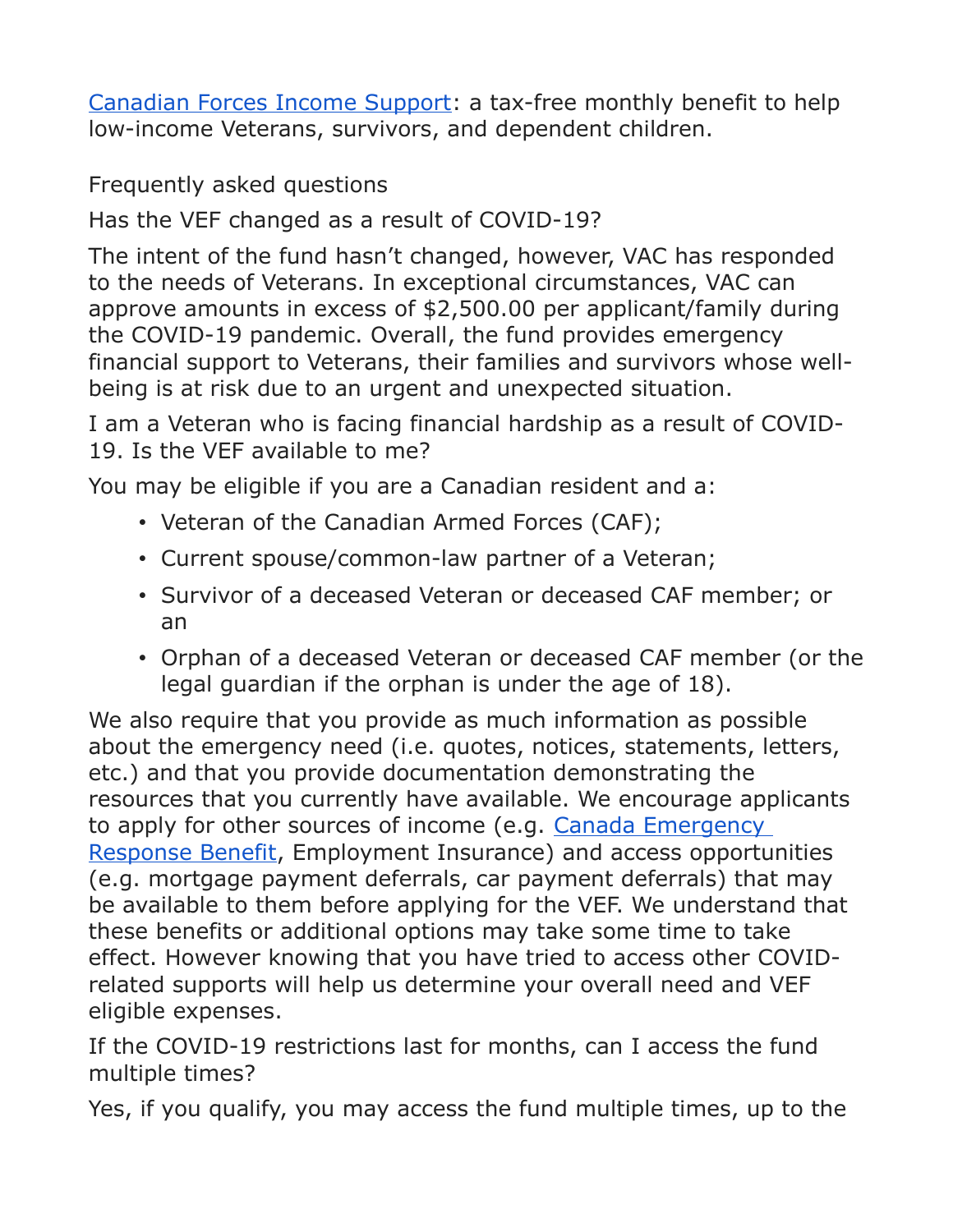maximum amount payable. For COVID-19 situations, you may be able to access up to three months of the requested expense in one payment if it is clear that the financial issues will not be resolved by other means and will be ongoing during this unique period.

Will the method of payment change because of COVID-19?

At this time, there are no changes to the way the VEF is paid. The preferred method of payment is a payment directly to the 3rd party using a VAC credit card. Where a payment by credit card is not possible, payment by priority direct deposit is available. Payment by priority cheque may be possible but may cause a delay in the payment being received.

When can I expect to receive the funds?

Once we receive your completed application and supporting documents, most decisions and payments will be made within one to two business days. Although we have a one to two business day service standard, we will work to address the emergency situation more quickly where it is possible to do so.

Are there policies for this program?

Yes. Read more about the [Veteran Emergency Fund policies.](https://www.veterans.gc.ca/eng/about-vac/legislation-policies/policies/document/2690)

View all [Veterans Emergency Fund FAQs.](https://www.veterans.gc.ca/eng/financial-support/emergency-funds/veterans-emergency-fund/vef-faq)

## **IN THE MEDIA**

[Canadian Armed Forces unveils new genderless uniforms in a step toward](http://sm1.multiview.com/t/gcH1AAfbaBPWMCSnQK1QsCSDtWaaCCxFQRUoaaaaCCxBQ3VRO8aa?o=6_x6yA~amp;Y=yZiWwVsnkdjgi~25z5Wjgq.ijo~amp;q=~7E~amp;s=)  [diversity and inclusion](http://sm1.multiview.com/t/gcH1AAfbaBPWMCSnQK1QsCSDtWaaCCxFQRUoaaaaCCxBQ3VRO8aa?o=6_x6yA~amp;Y=yZiWwVsnkdjgi~25z5Wjgq.ijo~amp;q=~7E~amp;s=) [Fortement sollicitée, l'armée canadienne souffre aussi d'une pénurie](http://sm1.multiview.com/t/gcH1AAfbaBPWMCSnQK1QsCSDtWaaCCxFQRUoaaaaCCxBQ3VRO8aa?o=6_x6yA~amp;Y=yZiWwVsnkdjgi~25z5Wjgq.ijo~amp;q=3~amp;2=)  [de personnel](http://sm1.multiview.com/t/gcH1AAfbaBPWMCSnQK1QsCSDtWaaCCxFQRUoaaaaCCxBQ3VRO8aa?o=6_x6yA~amp;Y=yZiWwVsnkdjgi~25z5Wjgq.ijo~amp;q=3~amp;2=)

[It's been 23 years since Toronto called in the army after a major](http://sm1.multiview.com/t/gcH1AAfbaBPWMCSnQK1QsCSDtWaaCCxFQRUoaaaaCCxBQ3VRO8aa?o=6_x6yA~amp;Y=yZiWwVsnkdjgi~25z5Wjgq.ijo~amp;q=p~amp;2=)  [snowstorm](http://sm1.multiview.com/t/gcH1AAfbaBPWMCSnQK1QsCSDtWaaCCxFQRUoaaaaCCxBQ3VRO8aa?o=6_x6yA~amp;Y=yZiWwVsnkdjgi~25z5Wjgq.ijo~amp;q=p~amp;2=) [Canada must invest in a national civilian response unit: An interview](http://sm1.multiview.com/t/gcH1AAfbaBPWMCSnQK1QsCSDtWaaCCxFQRUoaaaaCCxBQ3VRO8aa?o=6_x6yA~amp;Y=yZiWwVsnkdjgi~25z5Wjgq.ijo~amp;q=r~amp;2=) [with Josh Bowen](http://sm1.multiview.com/t/gcH1AAfbaBPWMCSnQK1QsCSDtWaaCCxFQRUoaaaaCCxBQ3VRO8aa?o=6_x6yA~amp;Y=yZiWwVsnkdjgi~25z5Wjgq.ijo~amp;q=r~amp;2=) [\[En images\] 10 choses à savoir sur un ingénieur militaire qui a](http://sm1.multiview.com/t/gcH1AAfbaBPWMCSnQK1QsCSDtWaaCCxFQRUoaaaaCCxBQ3VRO8aa?o=6_x6yA~amp;Y=yZiWwVsnkdjgi~25z5Wjgq.ijo~amp;q=t~amp;2=)  [changé le visage de Québec](http://sm1.multiview.com/t/gcH1AAfbaBPWMCSnQK1QsCSDtWaaCCxFQRUoaaaaCCxBQ3VRO8aa?o=6_x6yA~amp;Y=yZiWwVsnkdjgi~25z5Wjgq.ijo~amp;q=t~amp;2=) [Military launches formal proceedings against more than 900](http://sm1.multiview.com/t/gcH1AAfbaBPWMCSnQK1QsCSDtWaaCCxFQRUoaaaaCCxBQ3VRO8aa?o=6_x6yA~amp;Y=yZiWwVsnkdjgi~25z5Wjgq.ijo~amp;q=1~amp;2=)  [unvaccinated troops](http://sm1.multiview.com/t/gcH1AAfbaBPWMCSnQK1QsCSDtWaaCCxFQRUoaaaaCCxBQ3VRO8aa?o=6_x6yA~amp;Y=yZiWwVsnkdjgi~25z5Wjgq.ijo~amp;q=1~amp;2=)